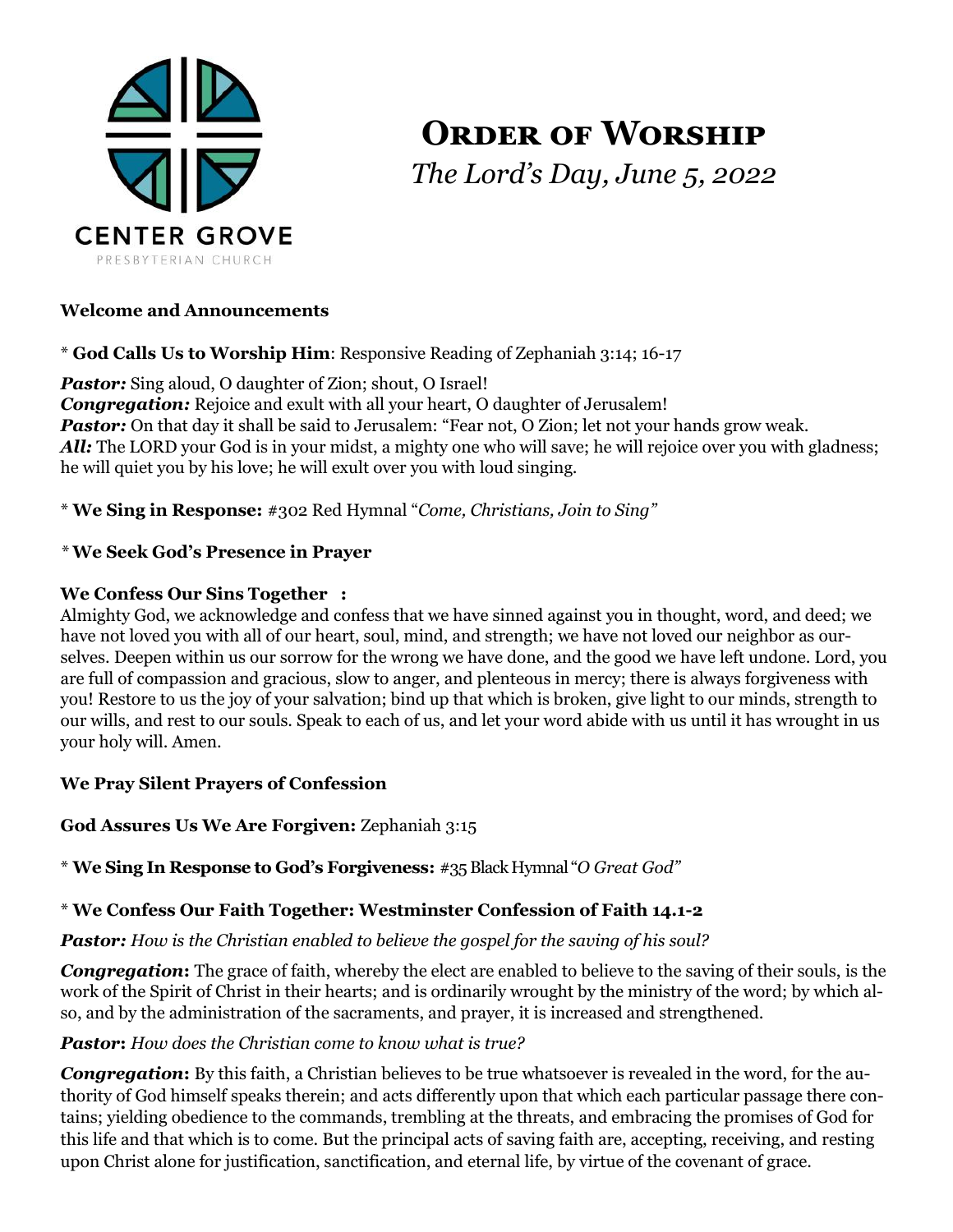## **Introduction of New Members:** Cole and Sydney Khosrovani

**Missions Moment:** Steve Nelson

#### **We Read From God's Word:** Malachi 3

#### **We Pray For The Congregation and Community**

#### **We Memorize God's Word**: Colossians 3:1-3

If then you have been raised with Christ, seek the things that are above, where Christ is, seated at the right hand of God. Set your minds on things that are above, not on things that are on earth. For you have died, and your life is hidden with Christ in God.

## **We Present Our Tithes & Offerings In Worship**

## **We Worship Through the Music of Offertory**

\* **We Sing the Doxology:** #731 Red Hymnal *"Doxology"*

\* **We Give Thanks to the Lord**

\* **We Sing In Preparation for the Word:** #347 Red Hymnal *"The Church's One Foundation"*

*(Children age 4 through kindergarten may be dismissed to Children's Worship)*

**Pastor Reads the Sermon Text:** Matthew 7:21-28

**Pastor Preaches God's Word:** "*To Those Who Know and Obey Jesus"* 

*-* Pastor Wes James

**We Celebrate the Lord's Supper** 

\* **We Sing In Response to the Word:** #521 Red Hymnal "*My Hope Is Built on Nothing Less*"

\* **The Lord Sends Us Out (Benediction)**